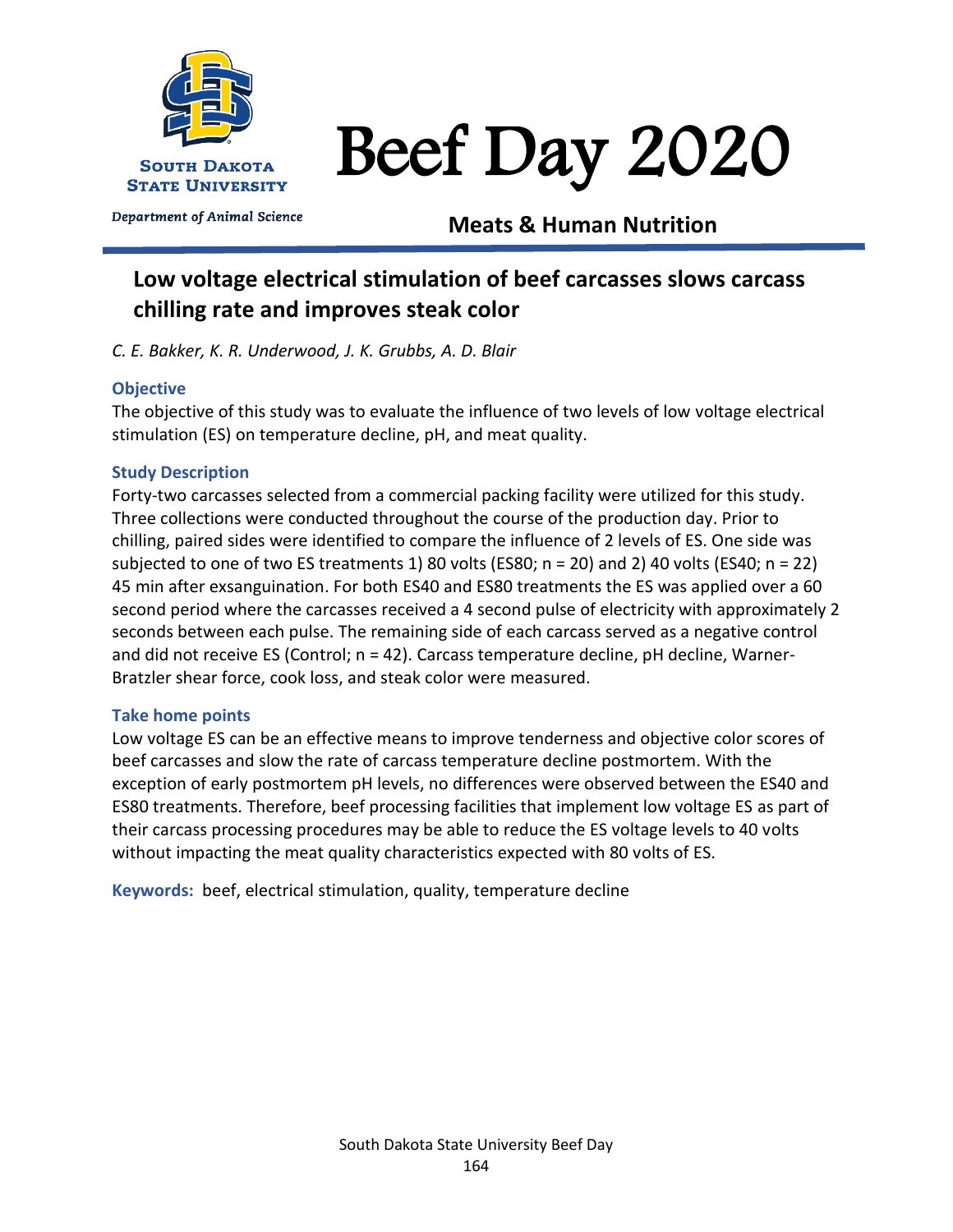## **Low voltage electrical stimulation of beef carcasses slows carcass chilling rate and improves steak color**

*C. E. Bakker, K. R. Underwood, J. K. Grubbs, A. D. Blair*

## **Abstract**

The objective of this study was to evaluate the influence of two levels of low voltage electrical stimulation (ES) on temperature decline, pH, and meat quality. Forty-two A maturity beef carcasses were chosen from a commercial packing facility. One side of each carcass received either 40 (ES40) or 80 (ES80) volts of ES for 60 seconds. The paired side of each carcass did not receive ES (Control). Temperature loggers were placed in a sub-sample of 12 carcasses to record temperature decline over a 24 hour period. *Longissimus* muscle pH was measured at 1, 12, and 24 h postmortem in addition to ultimate pH. Strip steaks were fabricated for determination of shear force, cook loss, and objective color. Data were analyzed as a completely randomized design. Contrast statements were used to compare Control vs ES40 and ES80 sides, and ES40 vs ES80. A time by treatment interaction was observed for carcass temperature decline (*P* < 0.001) where ES sides stayed warmer for a longer period than Control sides. A treatment by time interaction was observed for pH decline with Control sides having a greater pH at 1 hour postmortem (*P* < 0.001). No difference was observed in ultimate pH between treatments (*P* > 0.05). Objective L\*, a\*, and b\* values were increased for ES sides compared to Control sides (*P* < 0.001). No treatment effects were observed for shear force or cook loss (*P* > 0.05). The results of this study indicate ES slows the rate of carcass temperature decline, increases the rate of initial pH decline, and improves objective color scores. Similar results were observed between the two ES treatments indicating lower levels of ES may be used to achieve similar quality characteristics.

#### **Introduction**

In 1749, Benjamin Franklin first discovered the potential benefits of applying electrical stimulation (ES) to turkey carcasses and noted the improvement in meat quality and tenderness (Lopez and Hurbert, 1975). However, research on the impact of ES on meat quality did not accelerate until the 1950's when Harshram and Deatherage (1951) patented a method of ES for meat. Electrical stimulation used in the meat industry can be categorized as: extra low voltage ES, low voltage ES, or high voltage ES (Adeyemi and Sazili, 2014). Extra low voltage ES is used to facilitate the removal of blood from carcasses shortly after exsanguination, while high voltage ES is used to improve tenderness and color (McKeith et al., 1981; Roeber et al., 2000). However, there are discrepancies among reports regarding the influence of varying low levels of ES on meat quality traits (Savell et al., 1978; Roeber et al., 2000; Adeyemi and Sazili, 2014). Therefore, the objective of this study was to evaluate the influence of two levels of low voltage electrical stimulation on temperature decline, muscle pH, objective color, and objective tenderness. We hypothesized the ES treatments would increase carcass temperature, decrease muscle pH, improve tenderness, and increase objective L\* and a\* values with the 80 volt ES treatment having greater impact on these traits than the 40 volt ES treatment.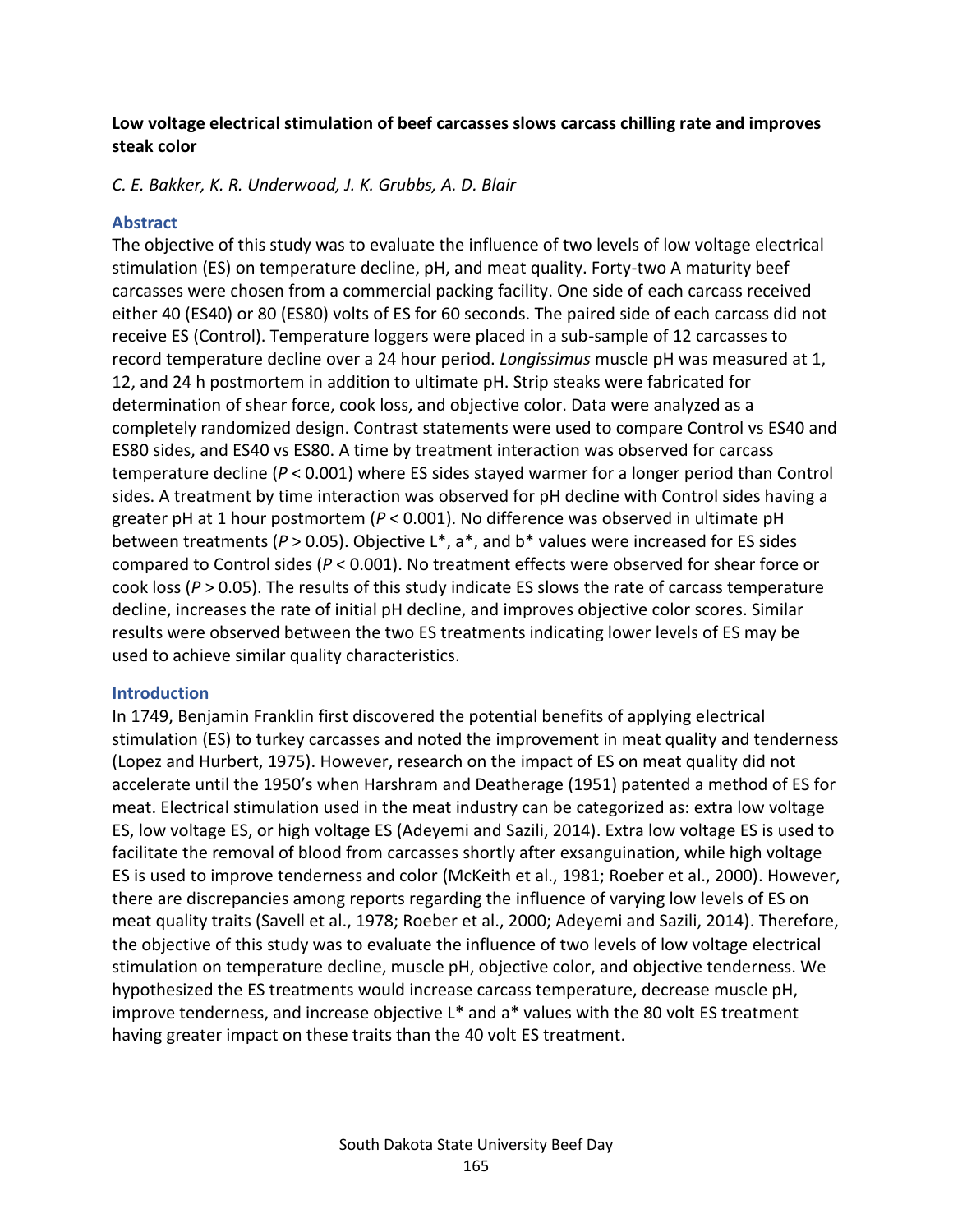#### **Experimental Procedures**

Forty-two carcasses selected from a commercial packing facility were utilized for this study. Three collections were conducted throughout the course of the production day. Prior to chilling, paired sides were identified to compare the influence of 2 levels of ES. One side was subjected to one of two ES treatments 1) 80 volts (ES80; n = 20) and 2) 40 volts (ES40; n = 22) 45 min after exsanguination. For both ES40 and ES80 treatments the ES was applied over a 60 second period where the carcasses received a 4 second pulse of electricity with approximately 2 seconds between each pulse. The remaining side of each carcass served as a negative control and did not receive ES (Control;  $n = 42$ ).

Following application of ES treatments, carcasses were chilled for 48 hours. Carcass temperature decline was monitored from the timepoint the carcasses entered the blast chiller on paired sides by inserting a temperature probe into the sirloin of both sides of the first 4 carcasses selected at each of the 3 collection time points. Standard carcass measurements were collected by SDSU personnel. Boneless striploins were collected, transported to SDSU, and fabricated into 1 inch steaks.

Steaks utilized for WBSF cooked on a clamshell to an internal temperature of 160 °F (medium degree of doneness). Six cores were taken parallel to the direction of the muscle fibers and then sheared once using a Warner-Bratzler shear machine and peak shear force was recorded for each core. An average shear force value was calculated and recorded for each steak.

Cook loss was determined on steaks designated for WBSF. Raw steak weight was recorded with a balance and after cooking, steaks were allowed to equilibrate to room temperature and weighed again. Cook loss was determined using the following equation.

Steaks designated for color determination were allowed to bloom for 30 minutes prior to evaluation. L\*, a\*, and b\* values were recorded at two locations using a handheld colorimeter and averaged between both locations for each steak.

The experiment utilized both sides of 42 carcasses in a completely randomized design. The data analysis for this paper was conducted using the MIXED model of SAS software with fixed effect of treatment, random effect of carcass, and Toeplitz covariate structure. As hot carcass weight from both sides are needed to calculate USDA yield grades, carcass data were analyzed by ES treatment with data reported as ES40 or ES80 treatments. Contrast statements were used to compare Control vs ES40 and ES80 sides (No ES vs ES), and ES40 vs ES80 (ES Level). Peak internal cooking temperature was used as a covariate for cook loss and WBSF data. Temperature decline, WBSF, cook loss, and pH were considered repeated measures. Significance was determined at *P* > 0.05.

#### **Results and Discussion**

Carcass characteristics did not differ (*P* > 0.05; data not shown) between carcasses used for ES40 and ES80 treatments. A treatment by time interaction was observed for temperature decline (*P* < 0.0001; Figure 1). Sides treated with ES prior to chilling were warmer than sides that did not received ES and this difference persisted at 24 hours postmortem when temperature data loggers were removed from the carcasses.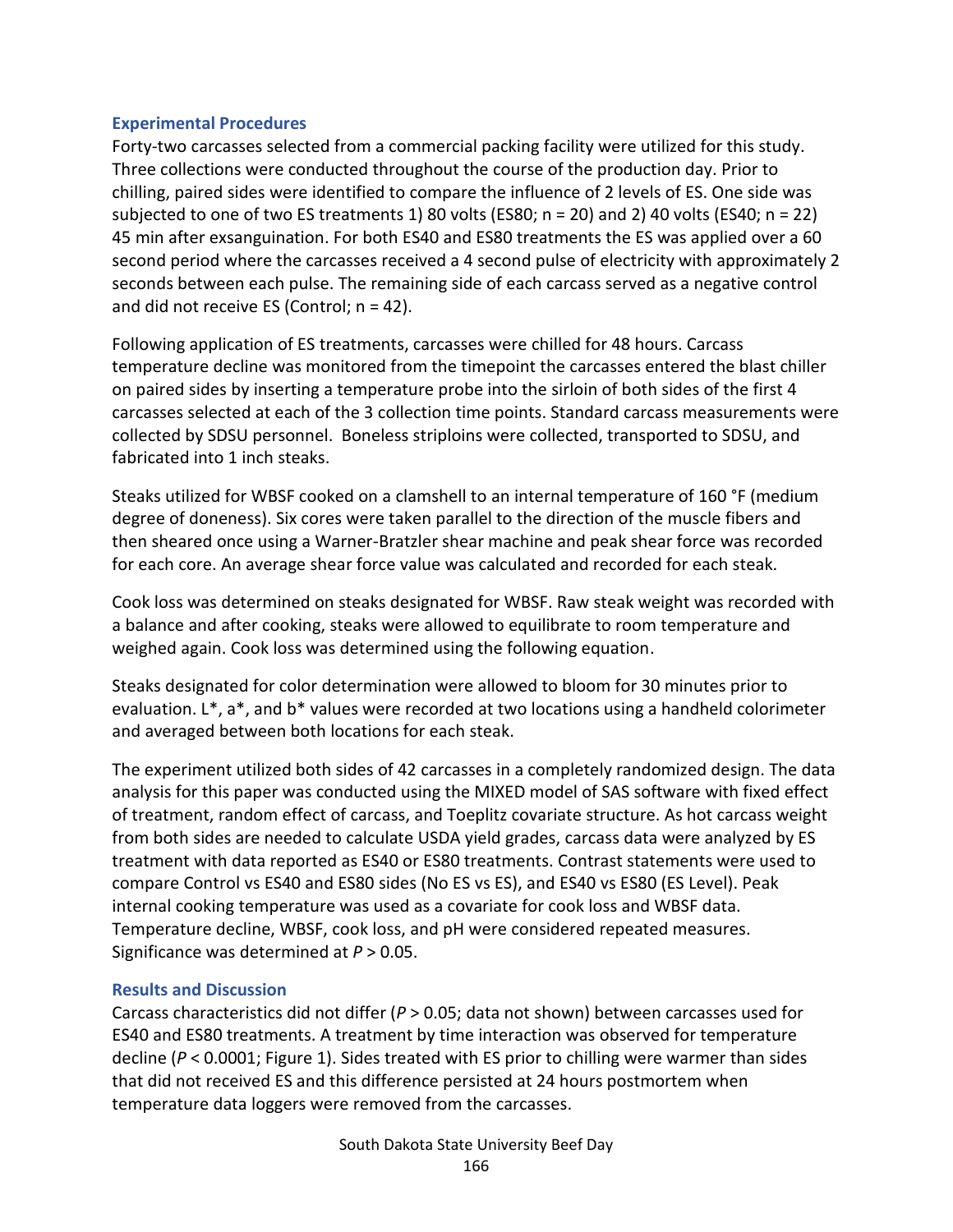A treatment effect was observed for WBSF with ES treated sides exhibiting more tender shear force values compared to the control sides (*P* < 0.0220; Table 1). The percentage of weight lost during cooking was not impacted by ES treatment (*P* > 0.05; Table 1).

A time by treatment interaction was observed for pH decline (*P* < 0.0001; Table 1). At 1 h postmortem, differences were observed for both the No ES vs ES contrast (*P* < 0.0001; Table 1) and the ES Level contrast (P = 0.0167; Table 1) with ES80 carcasses achieving the most reduced pH, ES40 intermediate, and Control reporting the greatest pH value.

A treatment effect for color was observed between the No ES vs ES sides with ES sides producing lighter (L\*; *P* < 0.0001; Table 1), redder (a\*; *P* < 0.0001; Table 1), and more yellow (b\*; *P* < 0.0001; Table 1), steaks compared to the Control sides.

### **Implications**

Low voltage ES can be an effective means to improve tenderness and objective color scores of beef carcasses and slow the rate of carcass temperature decline postmortem. With the exception of early postmortem pH levels, no differences were observed between the ES40 and ES80 treatments. Therefore, beef processing facilities that implement low voltage ES as part of their carcass processing procedures may be able to reduce the ES voltage levels to 40 volts without impacting the meat quality characteristics expected with 80 volts of ES.

### **Acknowledgements**

Financial support of this project was provided by Demkota Ranch Beef and by state and federal funds appropriated to South Dakota State University including support by the USDA National Institute of Food and Agriculture, Hatch project (accession no. 1005460).

#### **References**

Adeyemi, K. D. and A. Q. Sazili. 2014. Asian-Australas. J. Anim. Sci. 27(3):447-456. doi: 10.5713/ajas.2013.13463

Harshram and F. Deatherage. 1951. No. U. S. Patent No. 2,544,681. p.1777-1781 Lopez, C. A. and E. W. Hurbert. 1975. 1st Edition ed. W. W. Norton and Company, New York McKeith, F. K., G. C. Smith, J. W. Savell, T. Dutson, Z. Carpenter, and D. Hammons. 1981. J. Food Sci. 46:13-18

Roeber, D., R. Cannell, K. Belk, J. Tatum, and G. Smith. 2000. J. Anim. Sci. 78:1504-1509 Savell, J. W., G. C. Smith, and Z. L. Carpenter. 1978. J. Food Sci. 43(6):1666-1668